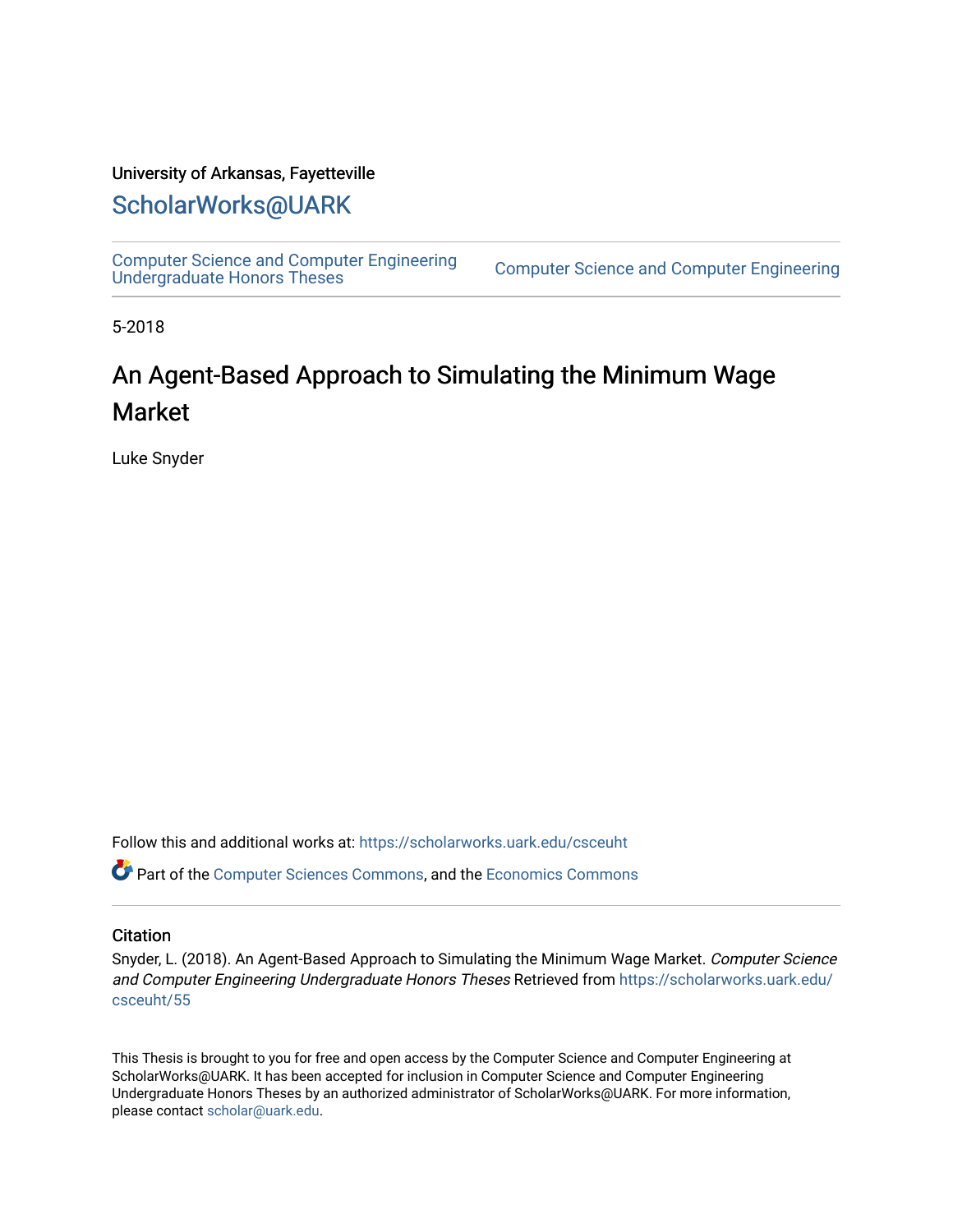### **An Agent-Based Approach to Simulating the Minimum Wage Market**

An Undergraduate Honors College Thesis in the Department of Computer Science College of Engineering University of Arkansas Fayetteville, AR

By

Luke S. Snyder [ls008@uark.edu](mailto:ls008@uark.edu)

May, 2018 University of Arkansas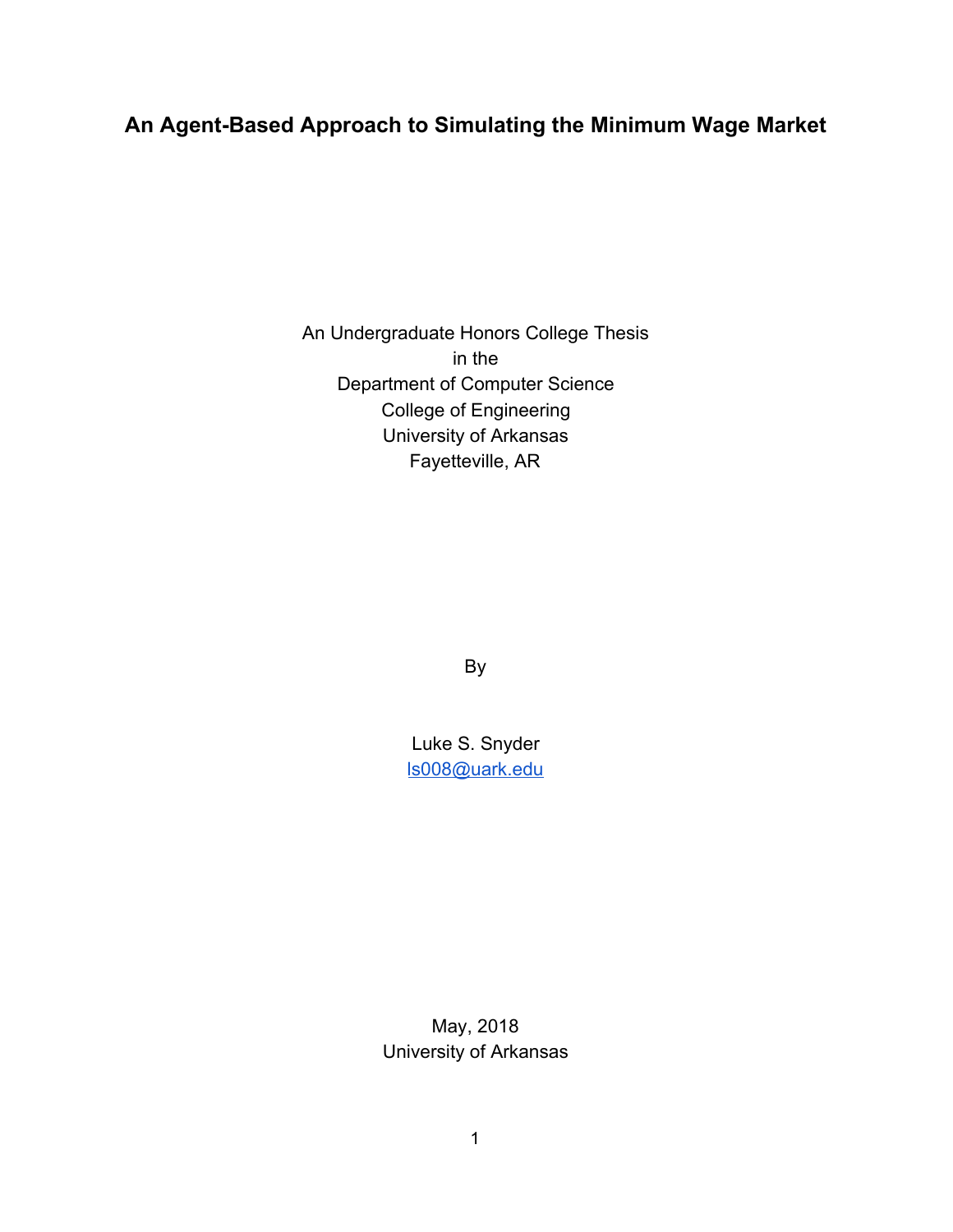This thesis is approved by:

Thesis Advisor:

Wing Ning Li, **PhD**

Thesis Committee:

Matthew Patitz, PhD

Dale R. Thompson

Dale Thompson, **PhD**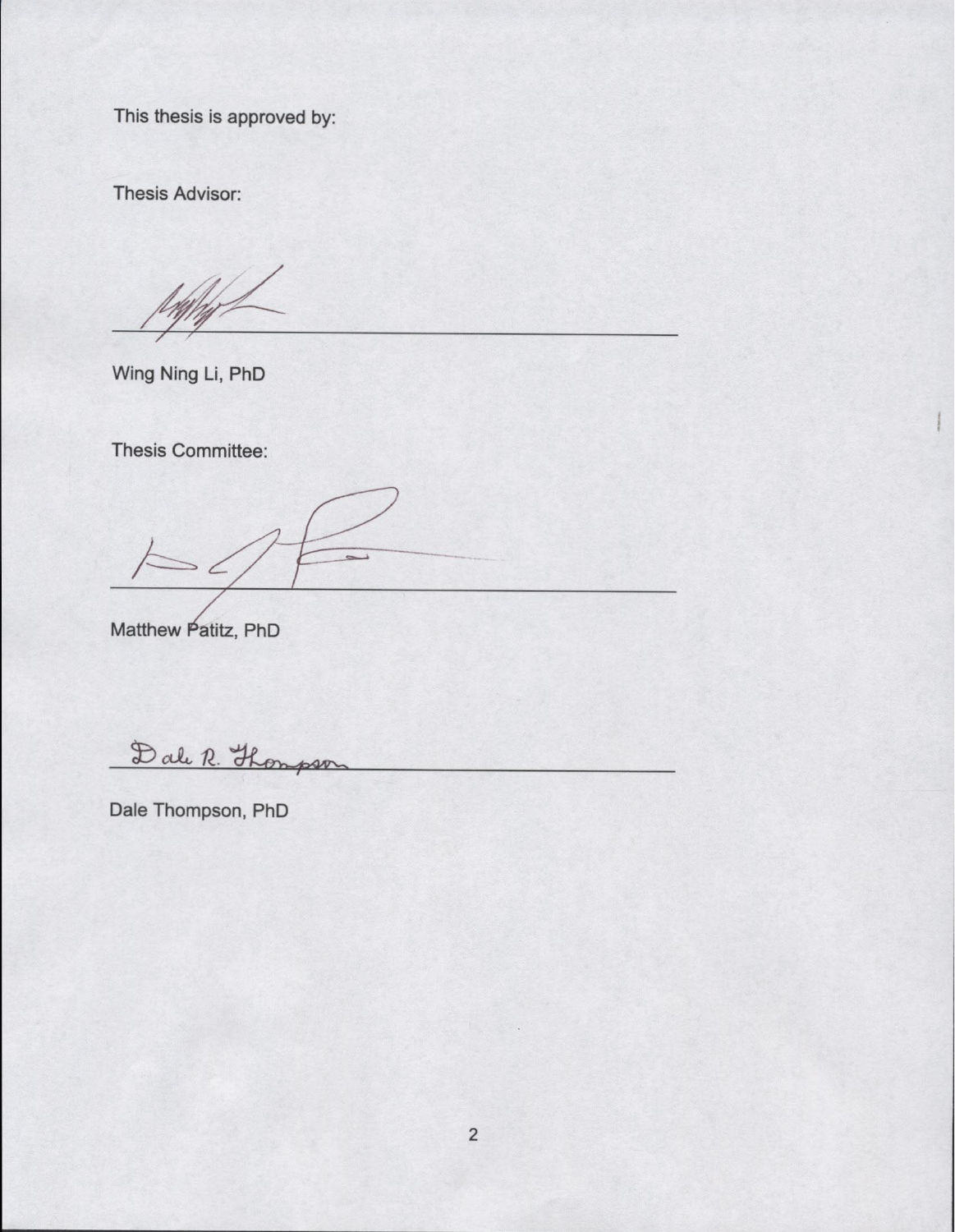#### **Abstract**

This paper seeks to identify and describe the economic impacts of adjusting the minimum wage on employment. The approach taken is constructing an agent-based simulation using the well-known software suite NetLogo. The simulation models business and consumer behavior through a set of governing economic principles, yet also provides randomization to more accurately account for occasional outliers and human irrationality. The results of the simulation indicate relatively small changes in employment among minimum wages between \$7.25 and \$10.00, with a gradual decrease thereafter.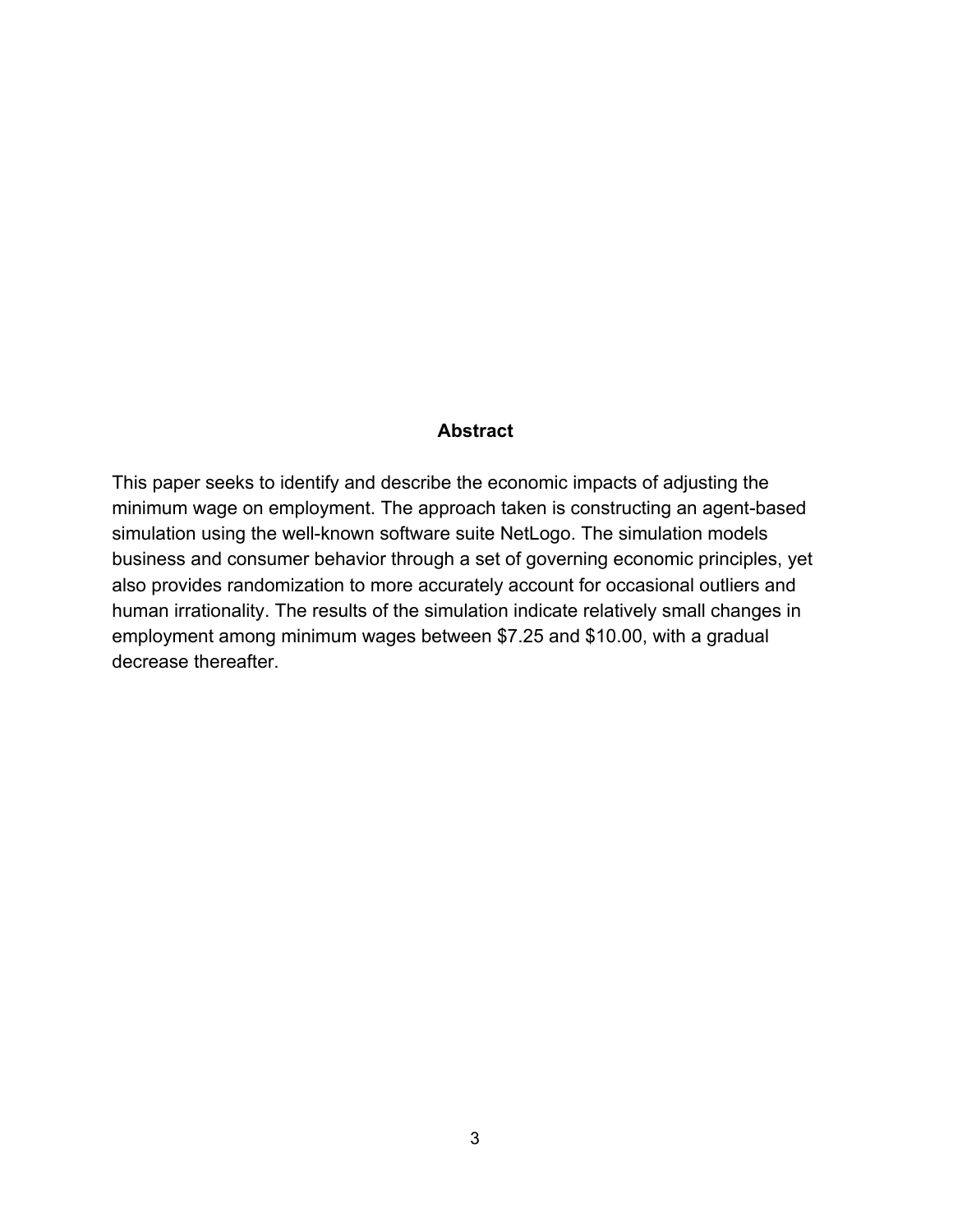## **Contents**

| 1 Introduction       |    |
|----------------------|----|
|                      |    |
|                      |    |
|                      |    |
| 2 Approach           |    |
|                      |    |
|                      |    |
|                      |    |
|                      |    |
| <b>3 Results</b>     | 15 |
| <b>4 Conclusions</b> | 17 |
| 5 Acknowledgements   | 17 |
| <b>References</b>    | 18 |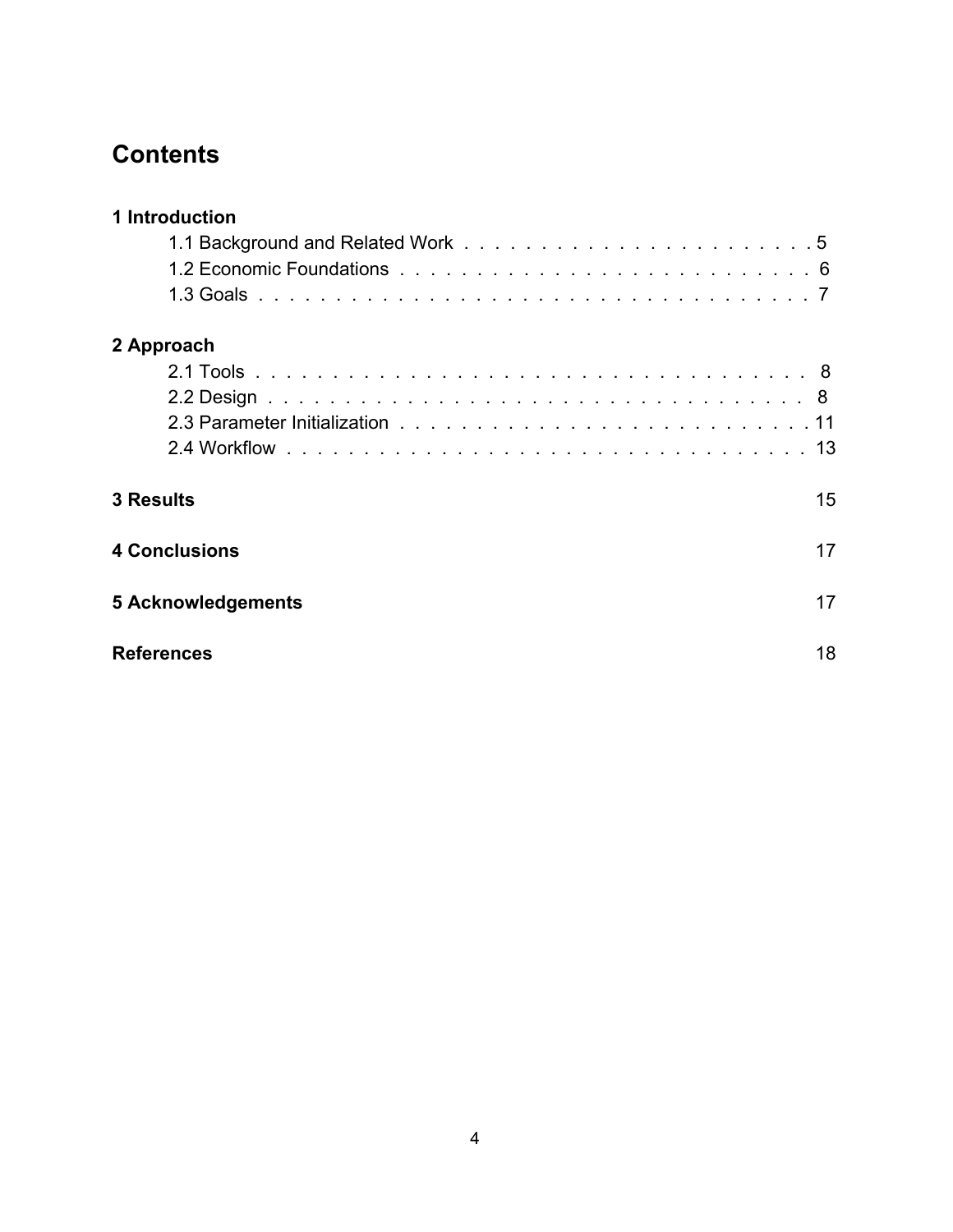# 1 Introduction

### 1.1 Background and Related Work

The minimum wage is one of the most popular government-enforced price floors. However, the level at which it is most effective has long been debated, introducing many questions. Does raising the minimum wage *actually* yield net positive results? If so, *how much* should it be increased? Many economists cite that by raising salaries, consumption will increase and negate companies' higher costs. Others claim that unemployment will grow or that prices will largely increase, essentially counteracting the entire purpose behind raising the minimum wage. In truth, the effects of altering the minimum wage are manyfold and influenced by many factors that are location-specific.

For instance, a recent NPR interview [5] revealed that professors Srikant Devaraj, Subir Chakrabarti, and Pankaj Patel had conducted a surprising analysis on the effects of Seattle's newly-adjusted \$15 minimum wage in restaurants. According to the interview, their research found that despite substantial gains for a large number of minimum wage workers, health violations increased. An explanation for this unintuitive phenomenon could be that restaurants are combating increased wage costs by trimming hours, thus reducing worker morale and in turn sanitation [5].

Although only one study, Devaraj, Chakrabarti, and Patel's work illustrates the wide range of ramifications possibly resulting from minimum wage regulation. In fact, it is this very complexity that prompted extensive investigation into the field. Despite producing contradictory results [6], early research examined the impacts on teenagers, as they represented a sizable percentage of the workforce, but their relevance today has greatly decreased [4]. Most economists have instead focused recently on restaurant workers [4].

Further, models are ubiquitous in economics due to their ability to better describe observed mathematical relationships and predict future phenomena. The economic principles underlying the model in this paper are closely based on the minimum wage model developed by the UC Berkeley IRLE Minimum Wage Research Group [4], which specifically analyzes the employment repercussions of incrementally raising the minimum wage in New York State to \$15 by 2021. Their focus was primarily on the design and statistical verification of the model, utilizing much of the datasets collected in [1]. Fig. 1 below illustrates the qualitative specifics of their model.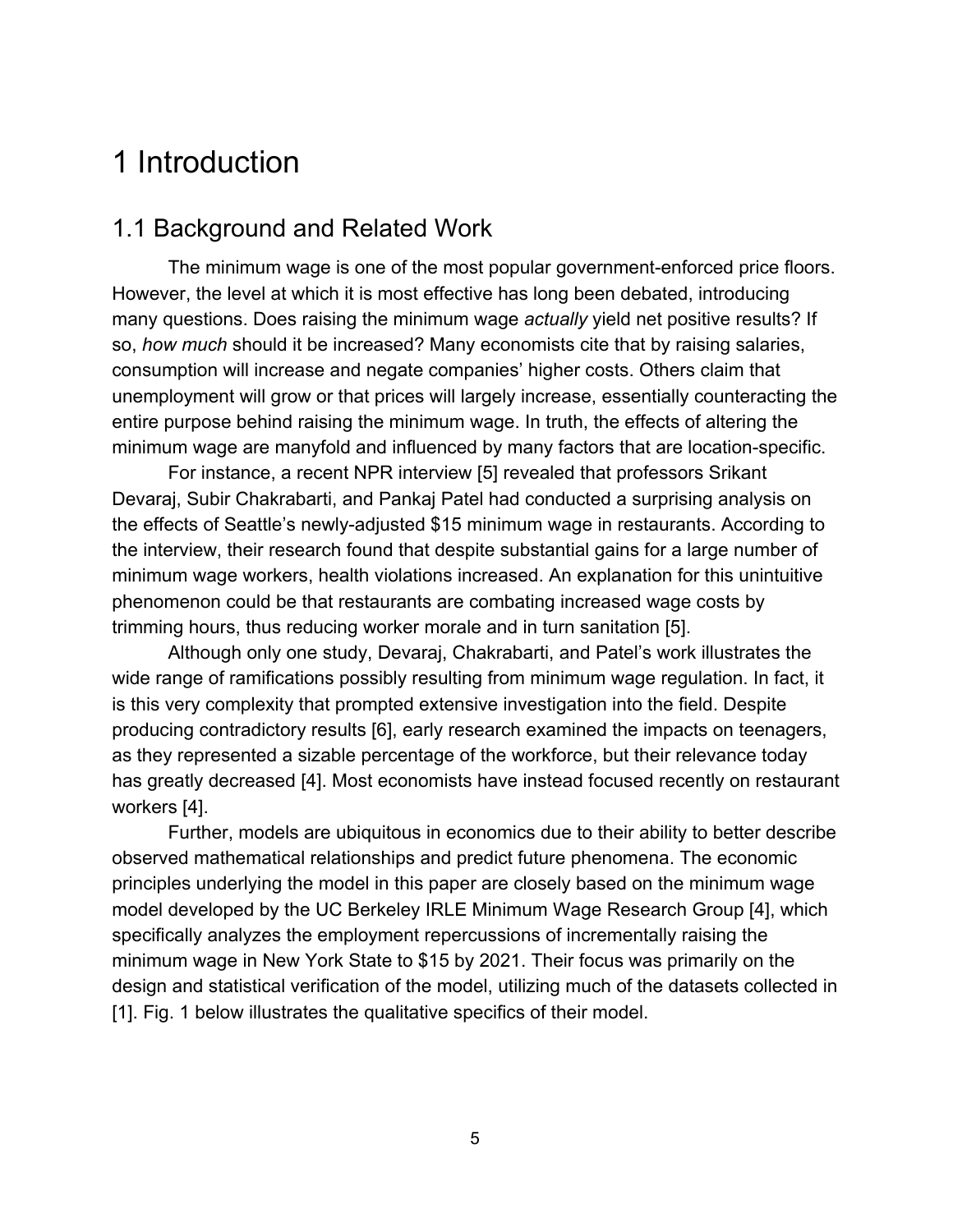

Fig. 1. UC Berkeley IRLE Minimum Wage Model [4, p. 14].

Moreover, over the past several years, computers have significantly aided the verification and development of models. With economics, some research has been directed towards this movement. For instance, Benirschka and Koo [3] implemented a comprehensive program to simulate their model of world wheat policies and trading. Nevertheless, efforts specifically aimed at computerizing minimum wage models, especially from an agent-based perspective, are virtually nonexistent, offering an exciting research opportunity.

### 1.2 Economic Foundations

In order for the model to provide relevant results, it must simulate how people and businesses behave in real life. As such, I have based the model significantly on the economic principles underlying the minimum-wage job market discussed in [4].

The first major economic foundation is the *income effect*. As the name suggests, this corresponds to how individual consumption is affected by an adjustment to one's income. As Fig. 1 illustrates, when consumers earn more, they typically respond by purchasing more goods, which increases business revenue. As such, this is an extremely important principle to consider when adjusting the minimum wage. Although employers might have an increase in costs from higher wages, part of the costs will be offset from a spike in consumer demand. The exact increase in consumer demand will depend on the individual's demand elasticity.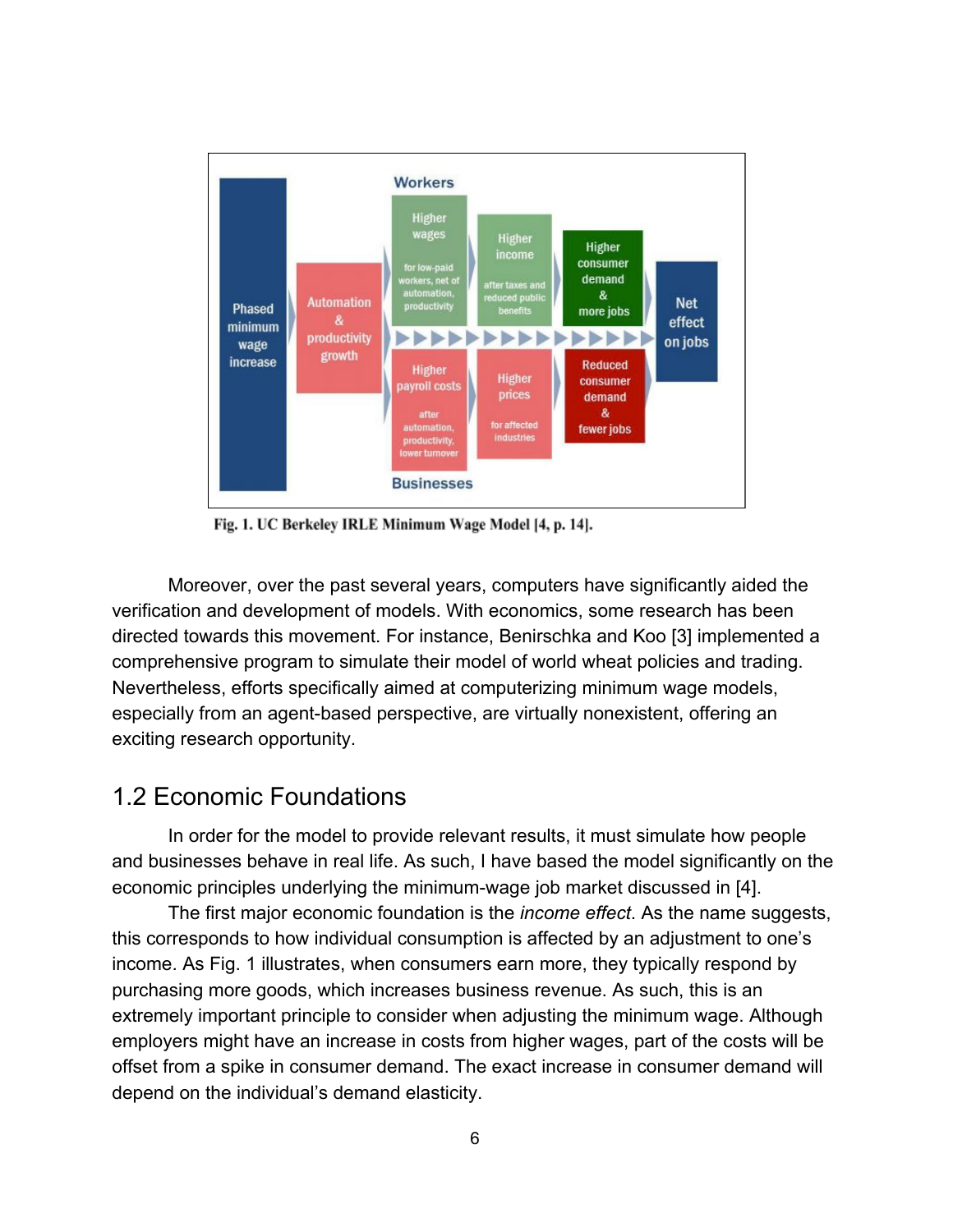Of course, it is vitally important to realize that individual consumption will gradually level out. In other words, there is a limit to how much one person will buy. For example, if you were to increase an individual's annual income by 10%, their consumption might increase by 20%. However, another increase in income by 10% might only result in them consuming 10% more. This phenomenon is due to the law of diminishing marginal utility, which intuitively states that an individual's satisfaction from consuming one more good gradually decreases. In the model, it is important to account for this to prevent unrealistic consumption increases.

The second major economic foundation is the *scale effect*. As seen in Fig. 1, the *scale effect* corresponds to a firm's price increase followed by reduced consumer demand. This is a fairly straightforward concept. When costs increases, many businesses respond by increasing prices. However, doing so will generally result in decreased consumer demand since individuals will not want to buy as much at a higher price, although the exact amount again depends on consumer demand elasticity.

The final major economic foundation to consider is the *worker effect*, which indicates how workers respond to minimum wage increases. When the minimum wage is increased, worker productivity and happiness obviously rise. As such, workers generally stay employed at the same location longer, reducing hefty turnover costs for businesses and thus increasing profits.

#### 1.3 Goals

The primary goal of this paper is to determine how the employment level varies with the minimum wage and what that indicates for economic policies. For instance, if a minimum wage of \$7.25 and \$10.00 produce a relatively similar level of employment, it might be reasonable to enforce the latter since it provides a substantial increase in earnings.

The second goal of this paper is to present an alternative method to examining the economic effects of the minimum wage. Nearly all economic models are top-down in that they seek to describe economic effects through aggregate data or relationships that are already known. The agent-based model in this paper, however, takes a bottom-up approach. It seeks to examine economic effects by starting with firm and consumer decisions on a micro-level. The major advantage to this approach is that it can account for human irrationality by introducing randomization. For example, when consumers purchase goods, they might follow the trend of buying less at higher prices, but there might be *some* consumers that find the price irrelevant and thus purchase the same amount. In addition, consumers' tastes might prompt them to alternate between stores from time to time. Fortunately, the agent-based model can simulate this by randomizing consumer decisions to a certain extent.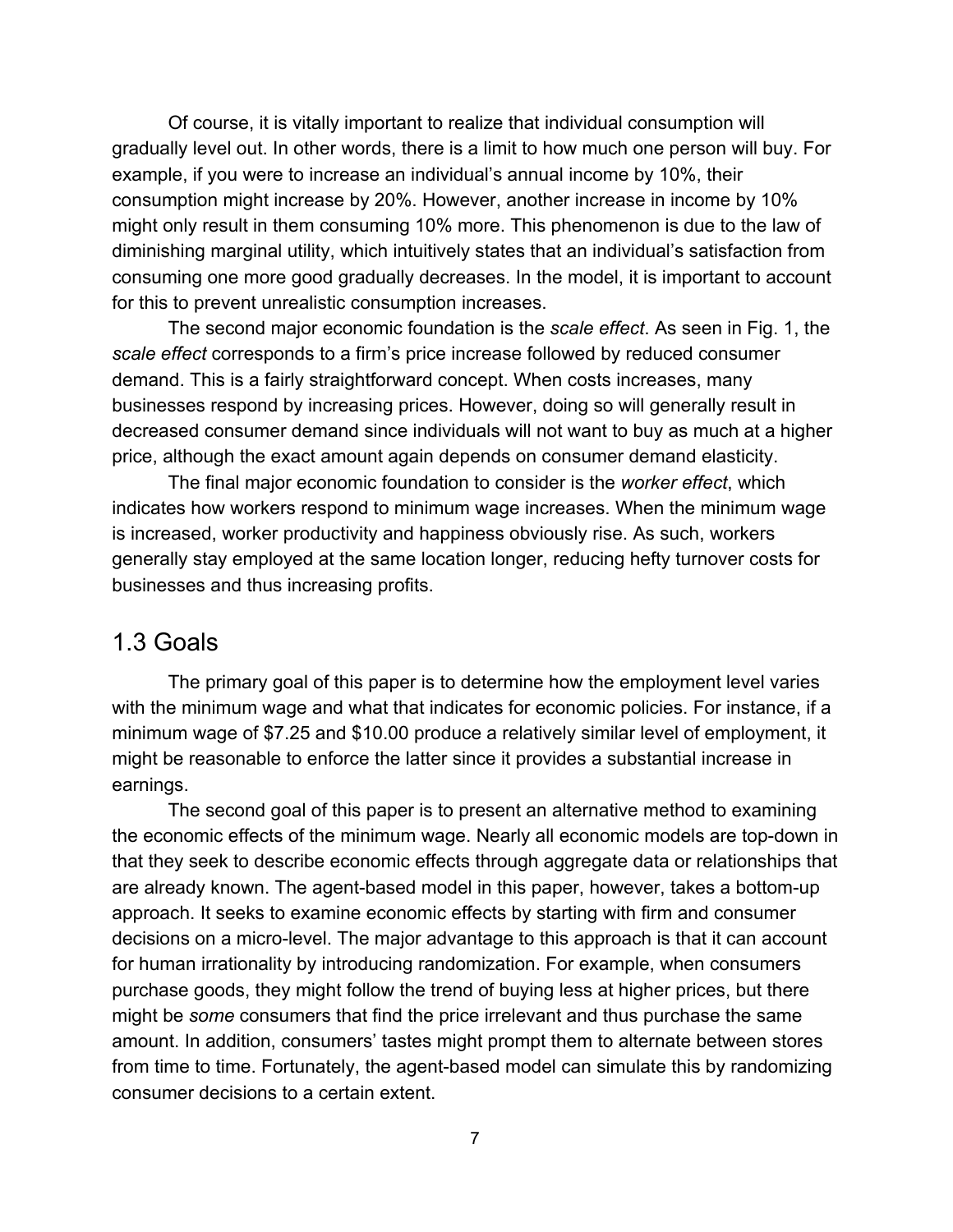# 2 Approach

### 2.1 Tools

NetLogo [8] is the software used to develop the minimum wage model. It is an agent-based modeling environment that allows the user to easily code their own simulation. The user is able to define their own agents, such humans or houses. Each simulation tick, which can represent any unit of time, the agents individually update their own variables based on their pre-defined behavior. Not to mention, simulation parameters can be modified to adapt the model to a variety of scenarios and graphs of data can be exported to Excel for further analysis.

### 2.2 Design

#### **Overview**

To simulate the minimum wage market while keeping the model as simple as possible, I focused solely on the interactions between the two groups in question: consumers and minimum-wage-employing institutions. Although other institutions that do not employ minimum wage workers might still be affected from increased consumer demand, their workers' wages are not tied to the minimum wage. As such, they are not relevant since they provide no insight into how minimum wage adjustments affect the employment of low-earning individuals specifically.

Further, as consumers and firms interact over time, businesses will adjust their employment levels and prices and customers will alter how much they purchase until an equilibrium is reached.

#### **Agents**

As mentioned, this simulation contains two agents: consumers and businesses. First, each consumer contains the following variables:

- 1. *quantity-demanded*: Keeps track of how many goods the customer wishes to buy and is a randomly generated number between 0 and 10. Some individuals might visit the firm and not wish to buy anything regardless of the price, while others might be in the mood to buy a fair amount. The randomization accounts for the wide range of possibilities.
- 2. *minimum-wage-worker?*: A boolean variable that, as the name suggests, keeps track of whether a consumer is a minimum wage worker themselves. If the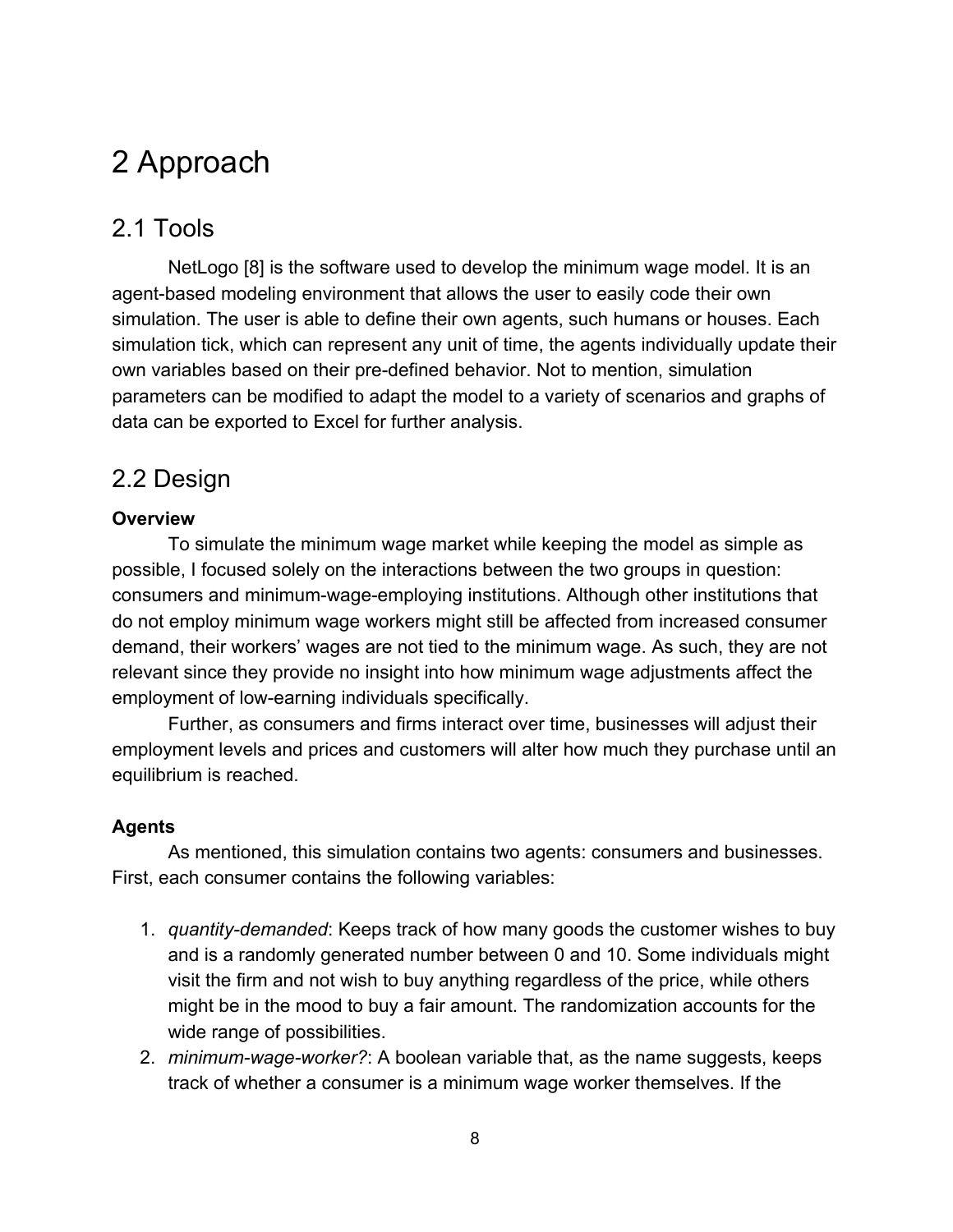consumer is a minimum wage worker, their demand might adjust based on their income. Consumers who are not minimum wage workers will not alter their demand since their income is independent of the minimum wage.

The second agent, a business, contains the following variables that determine its behavior:

- 1. *price*: Varies with each firm and determines the price at which the firm sells one good. In addition, it is the price *after* the business accounts for costs, which simplifies the calculation of production costs. For example, if it costs a business \$1 to supply a good that sells for \$4, the *price* will be \$3.
- 2. *weekly-revenue*: Keeps track of how much consumers have paid over one week.
- 3. *running-profit*: Keeps track of a firm's net profits and thus provides the information necessary to make business decisions, such as firing employees or increasing prices.
- 4. *num-customers*: Keeps track of the number of customers that visit each institution. To give a visual effect, the color of each institution is scaled based on how many customers visit it.
- 5. *num-workers*: Keeps track of how many workers are employed at each business. The level of employment is thus the sum of this variable over all businesses.

#### **Parameters**

The simulation utilizes several parameters for its initialization and agent behavior. The following list details each one:

- 1. *ticks*: Corresponds to one model loop and is automatically provided by NetLogo.
- 2. *num-businesses*: The number of businesses created in the simulation.
- 3. *num-workers-per-business*: The number of workers each business initially employs in the simulation.
- 4. *consumer-spawn-number*: The number of customers that visit the businesses each tick.
- 5. *minimum-wage*: The minimum wage that employers must pay to each employee.
- 6. *base-price-per-good*: The initial price that each employer sells their items at.
- 7. *worker-turnover-cost*: The cost incurred when a worker quits. When this happens, firms will have to hire new workers, which means more money and time spent on training. Not to mention, productivity might temporarily decrease from reduced morale.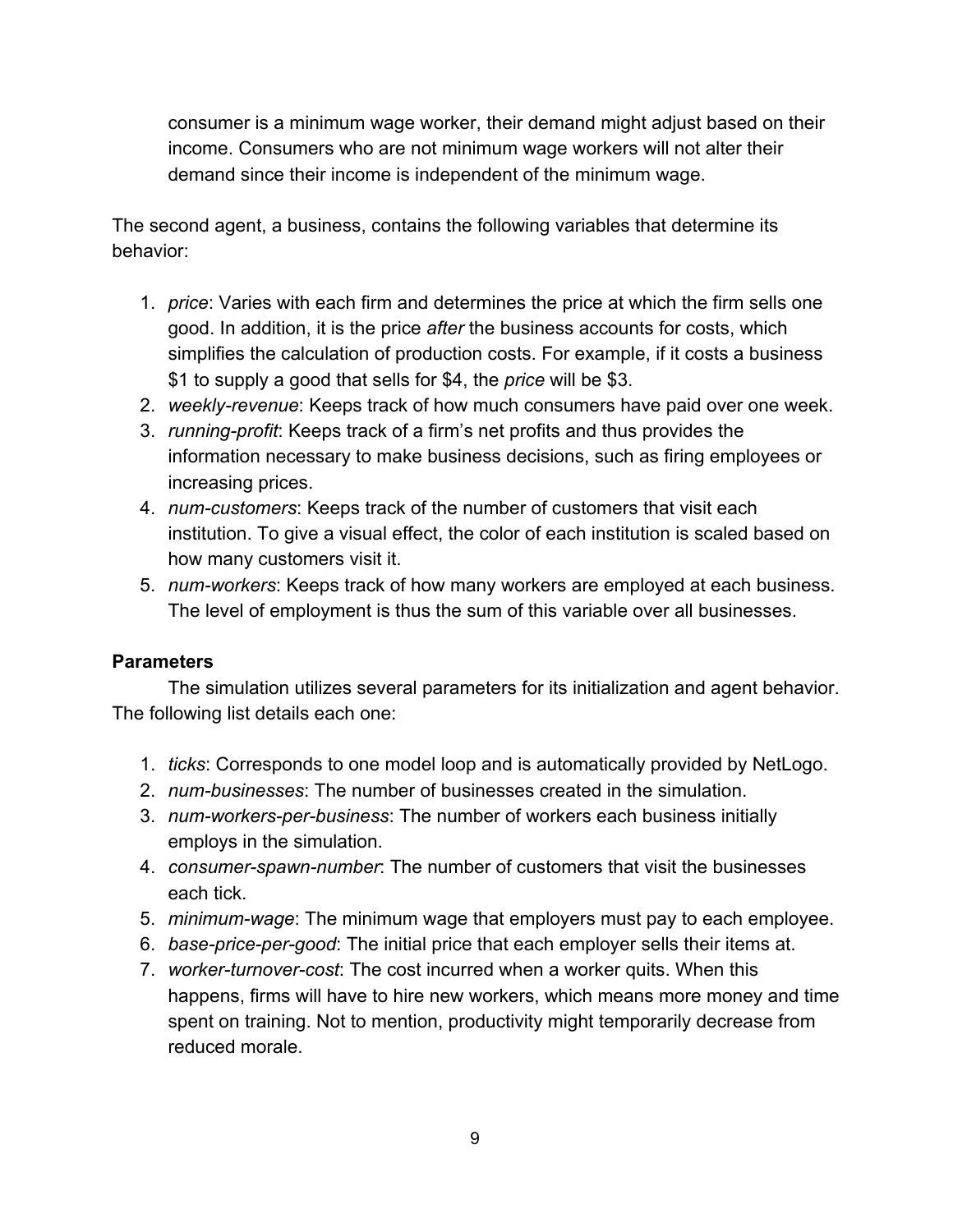- 8. *percent-consumers-on-minimum-wage*: Determines what percentage of the consumers that visit businesses are minimum wage workers. This is important since minimum wage workers' demand will increase when their income rises.
- 9. *worker-happiness-threshold-in-months*: Determines how long a typical employee will work at the respective minimum wage before switching jobs to seek a higher income.
- 10. *business-weekly-operating-costs*: The total costs of running a business for one week. These costs include, but are not limited to, rent, equipment, insurance, and utilities.

#### **Environment**

Fig. 2 below shows the resulting simulation environment with the appropriate parameters, buttons, and visual display.



Fig. 2. Simulation Environment.

Each house represents a business and its color indicates how many consumers have visited in a given tick. The darker the shade of red, the more customers. As the colors in Fig. 2 illustrate, most businesses share roughly the same number of consumers, with a few exceptions.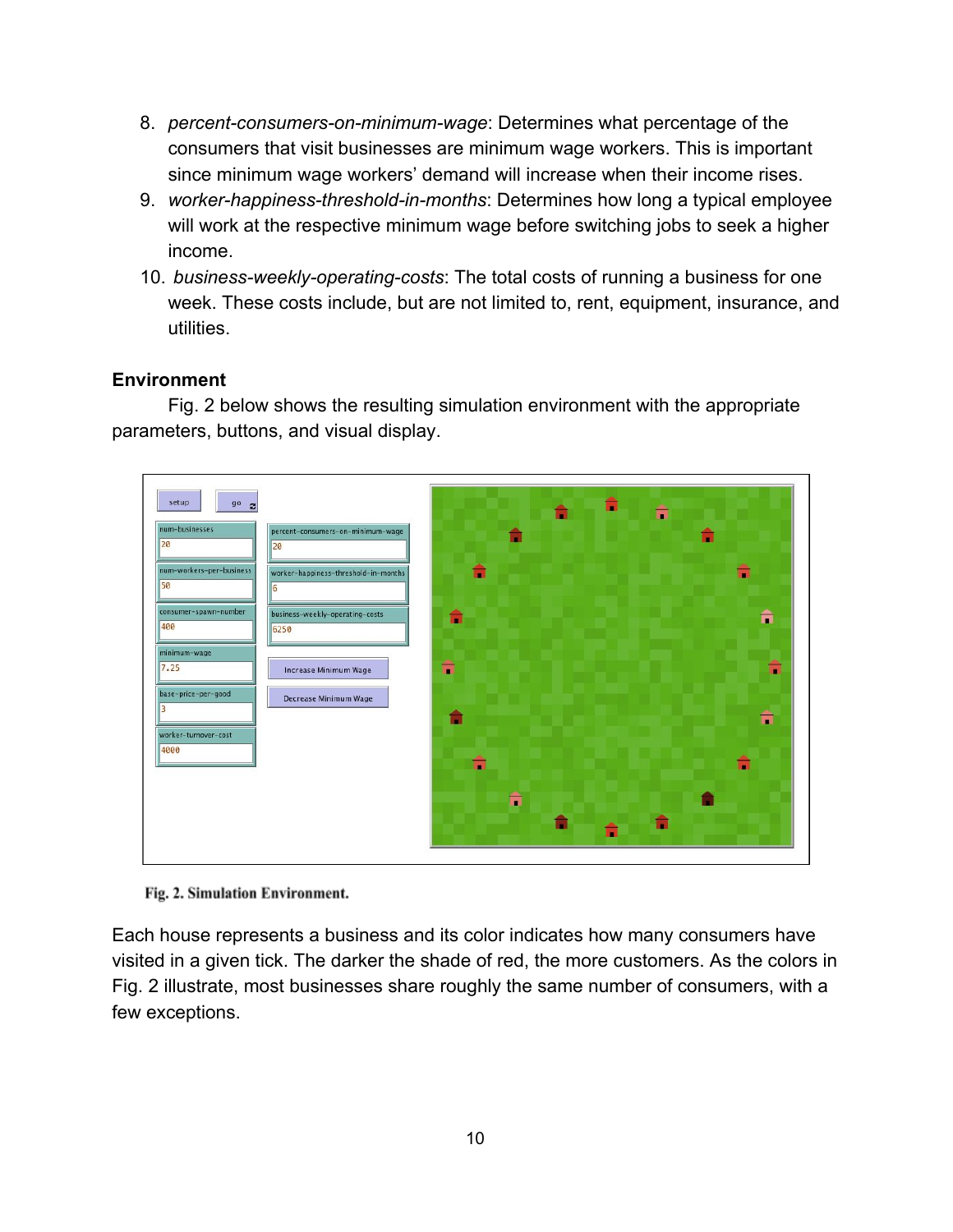## 2.3 Parameter Initialization

Given that the model is intended to accurately simulate a minimum wage market, it is important to provide realistic parameter values. However, since nearly all economic data is aggregate-based, most parameter values were constructed using conventional knowledge. The following list details the parameter initialization:

- 1. *ticks*: I let one tick correspond to one hour in real-time. Anything less requires too many loops to get useful data and anything more significantly slows down the model due to the increased space requirement for creating consumer agents.
- 2. *num-businesses*: 20
	- a. The number of businesses can be any number. I chose 20 since it is not too computationally expensive, yet large enough to provide meaningful data.
- 3. *Num-workers-per-business*: 50
	- *a.* I chose a number that seemed natural. However, the exact value choice is relatively unimportant since the number of workers per business will always reach the same equilibrium.
- 4. *consumer-spawn-number*: 400
	- a. This number is difficult to calculate since the amount of customers will widely vary from business to business and largely depend on the population size. However, it is reasonable to assume that a standard business might serve 200-300 customers per day. Given that stores are generally open 12 hours a day, the number of customers per hour will be around 15-25. With 20 individuals visiting a store per hour on average and 20 businesses in this simulation, 400 consumers must be populated. Of course, randomization helps account for special cases. For instance, in one tick, 10 people might visit a business, but then 40 people might visit the next tick. This accurately simulates real life, as consumer volume increases at certain times of the day and decreases during others. Not to mention, consumer expectations and preferences might vary with each store depending on the time of year or weather.
- 5. *minimum-wage*: 7.25
	- a. This is the current federal minimum wage.
- 6. *base-price-per-good*: 3
	- a. This number was also relatively difficult to calculate since store prices will largely depend on what the store sells. If the business is fast food, consumers might spend \$7, yet spend \$25 at a retail store. Since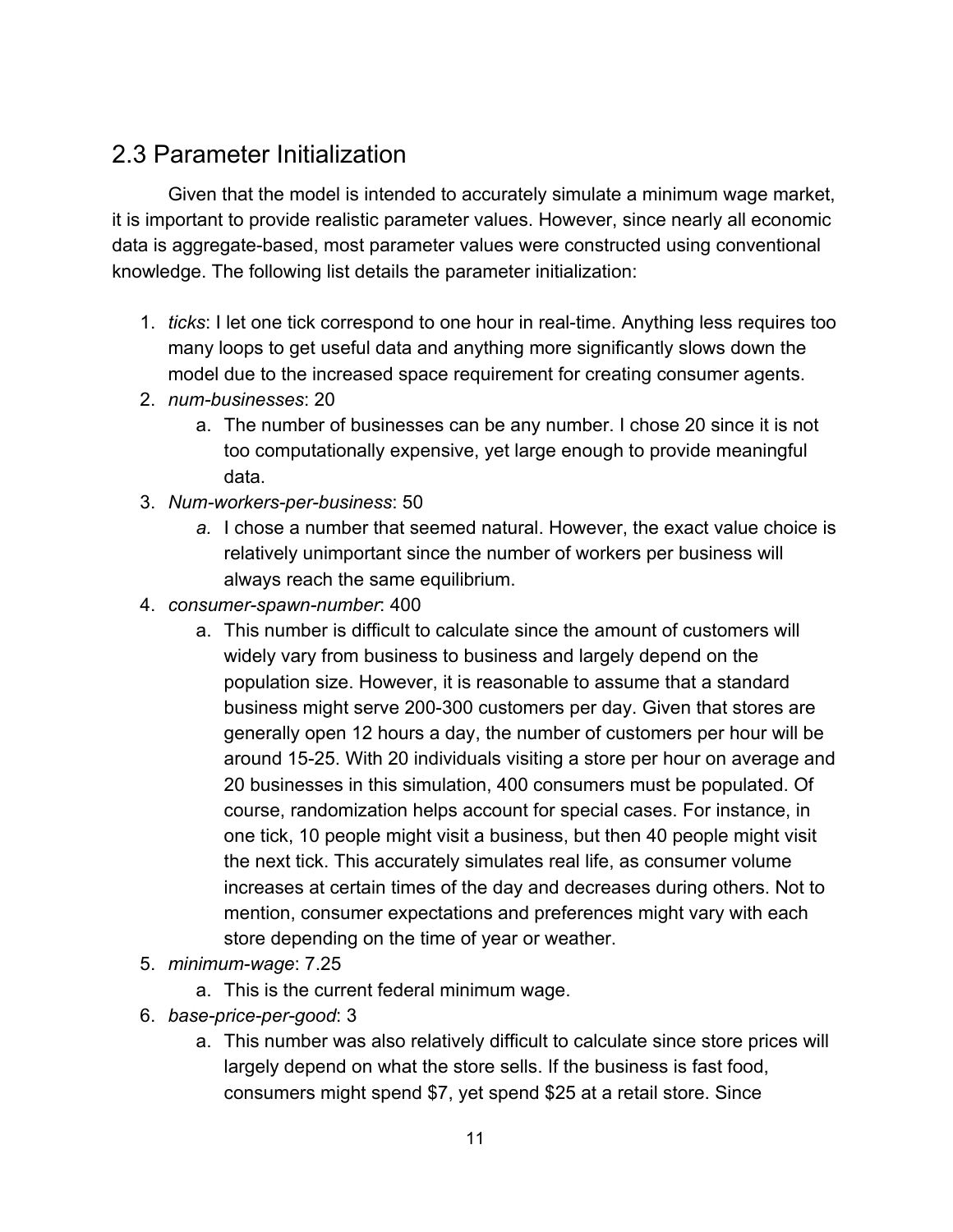consumers will demand between 0 and 10 goods, they will spend between \$0 and \$30 at an initial base price of \$3, which is a realistic figure.

- 7. *worker-turnover-cost*: 4000
	- a. The worker turnover cost depends on training, interviewing, and adjustments to employee morale specific to each business. That being said, \$4,000 is a reasonable amount, given that the cost is approximately 20% of an employee's annual salary [2].
- 8. *percent-consumers-on-minimum-wage*: 20
	- a. Since minimum wage workers themselves are more likely to shop at minimum-wage-employing businesses, such as fast food restaurants, than higher-income customers due to cheaper prices, it is important to note that they will make up a decent part of the consumer base. However, minimum wage workers are still only a small portion of the population [7]. As such, 20% is an appropriate number.
- 9. *worker-happiness-threshold-in-months*: 6
	- a. At an initial minimum wage of \$7.25, it seems perfectly reasonable that a few workers might leave every 6 months to find better paying jobs. However, other values, such as 7 or 10 months, work as well since worker happiness can take on a wide range of values depending on the individual worker's family or financial situation.
- 10. *business-weekly-operating-costs*: 6250
	- a. There are numerous costs associated with a business: utilities, advertising, possible severance pay, transportation, inventory space, unplanned inventory changes, rent, loans, equipment, insurance, maintenance, training, and so forth. Given the long list of expenses and the fact that each business typically serves a few hundred customers every day, a monthly operating cost of \$25,000 certainly seems realistic, yielding a weekly operating cost of \$6,250.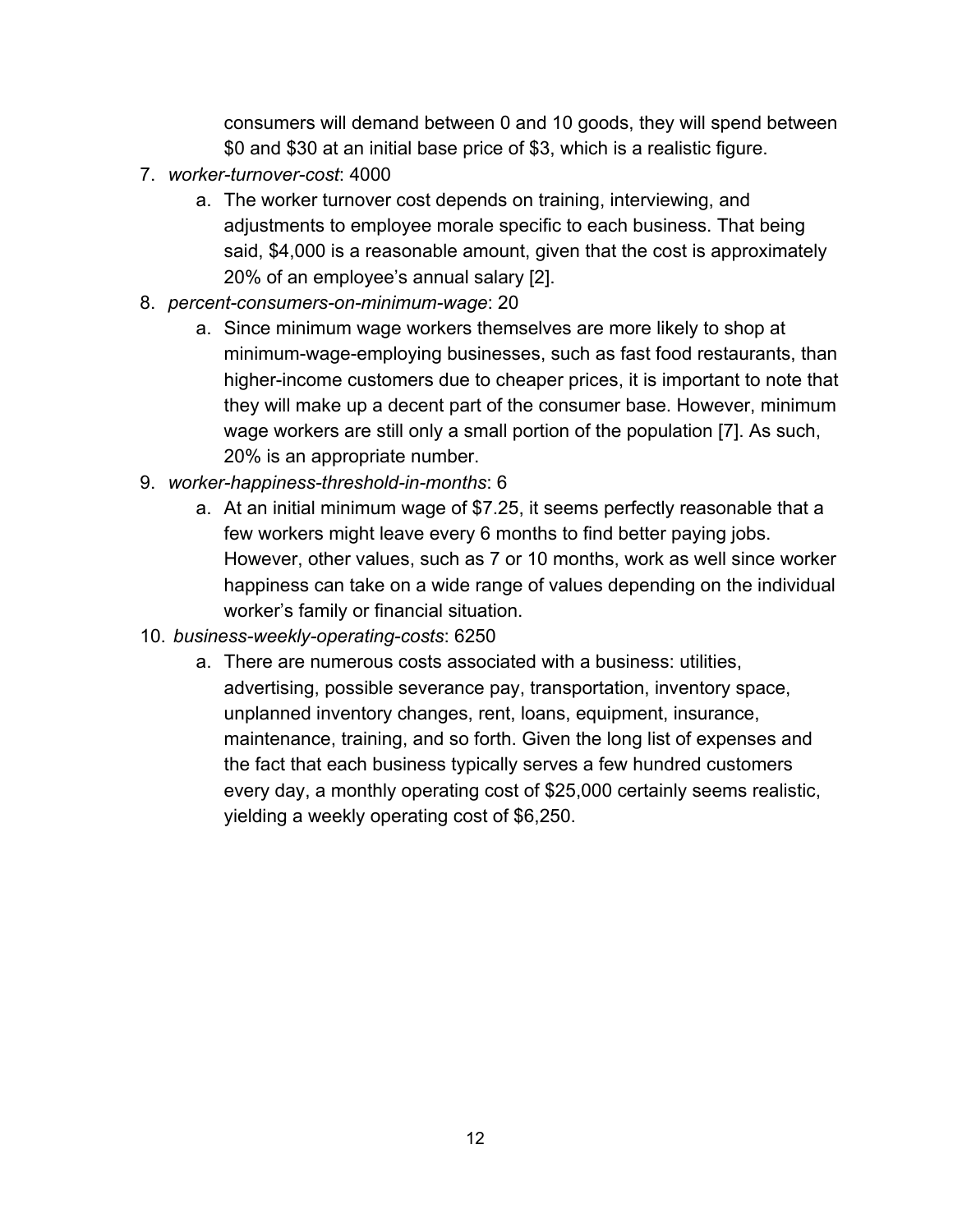### 2.4 Workflow

The simulation has a relatively straightforward workflow, as illustrated by Fig. 3 below.



Fig. 3. Simulation Workflow.

The first major step in the simulation is setting up the environment, which is accomplished by constructing the business and consumer agents and initializing any member variables to proper values. The second major step is spawning the consumers. This is accomplished by simply "assigning" each consumer to a random business.

The third major step is the consumer purchase, which requires a bit more sophistication. Each consumer starts with a randomized amount of quantity demanded between 0 and 10. However, this will change based on the price and the individual's income. To account for the former, the consumer's quantity demanded is decreased by an amount depending on the difference between the business's price and the base price that the simulation started with. To simulate different price elasticities of demand, a multiplier is randomly generated and applied to the price difference. Moreover, to model the income effect, if the consumer in question is a minimum wage worker (i.e., their income is tied to the minimum wage), their quantity demanded is increased by a random amount proportional to  $log(minimwage)$ . Thus, the higher the minimum wage, the more goods the customer will demand. Of course, due to the law of diminishing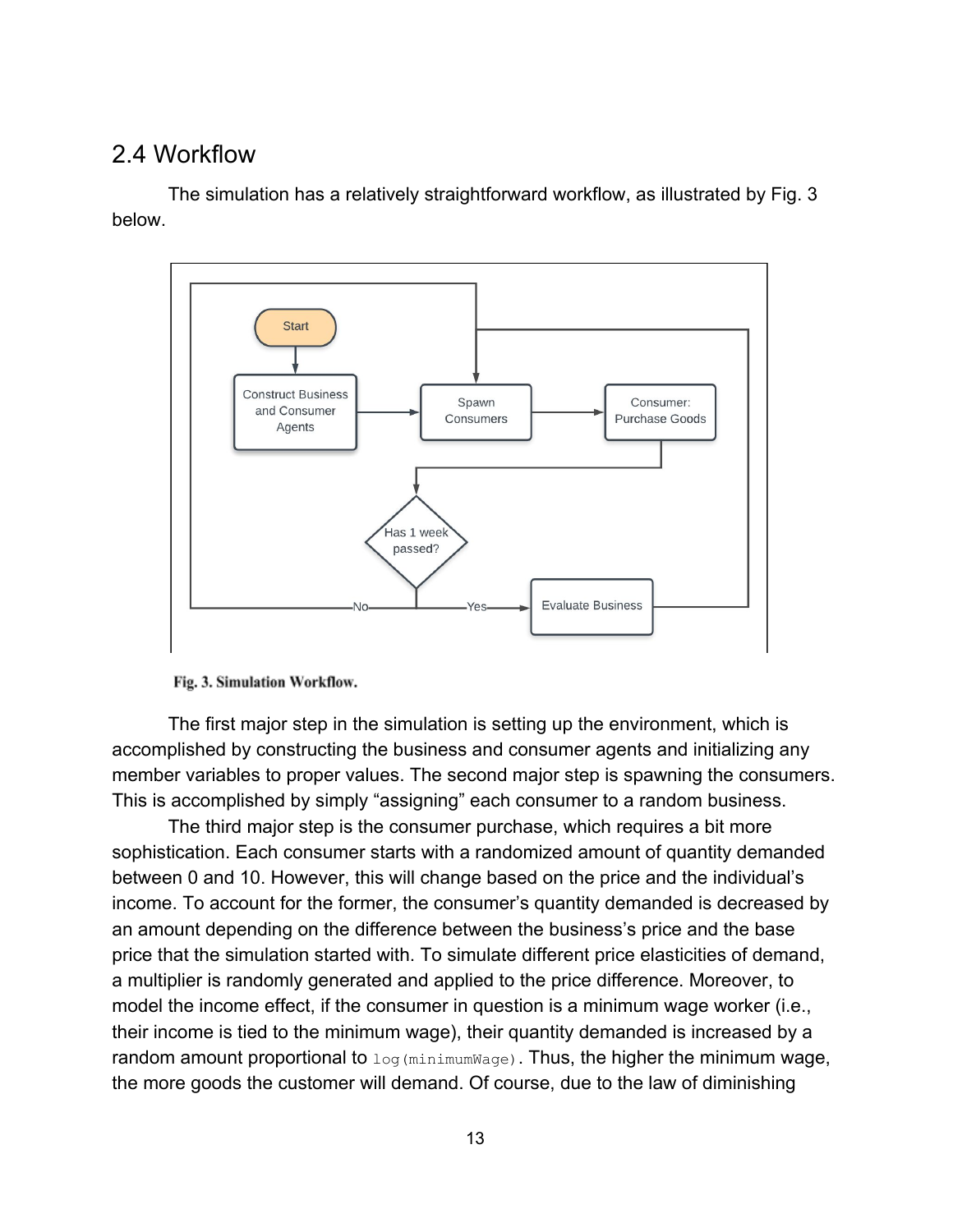marginal utility, the increase in their demand will begin to slow. The logarithmic function perfectly models this.

The final phase is business evaluation, which occurs every week in the simulation. The evaluation is relatively intuitive and performs the following procedure:

- 1. Calculate operating, labor, and turnover costs.
- 2. Calculate weekly profit from total consumer spending and total costs.
- 3. Determine running profit.
	- a. If the running profit is negative, then either fire a worker or lower prices.
	- b. If the running profit is positive, then either hire a worker or raise prices.

The first aspect of the procedure to notice is that businesses make decisions based on their running profits. It would be unrealistic for firms to base their decisions on weekly profits since weekly profits do not give the entire picture of a business's financial situation. The second aspect to notice is how a firm responds to their running profit. If a business has a positive running profit, they realistically respond by hiring more employees to expand their business or increase their prices to boost profits and keep up with consumer demand. Alternatively, if a firm has a negative profit, they generally respond by either lowering prices or firing employees to decrease costs. The justification for firms lowering prices is that their negative profits could be a result of overcharging. Not to mention, firms will certainly not increase their prices in times of financial hardship since doing so could lead to reduced consumer demand and lower revenue.

Finally, although not depicted in Fig. 3, the simulation provides buttons to alter the minimum wage. When increased, worker happiness will rise, reducing turnover frequency, and some firms will pass the costs onto consumers through increased prices. On the other hand, when the minimum wage is decreased, worker happiness will fall, increasing turnover frequency.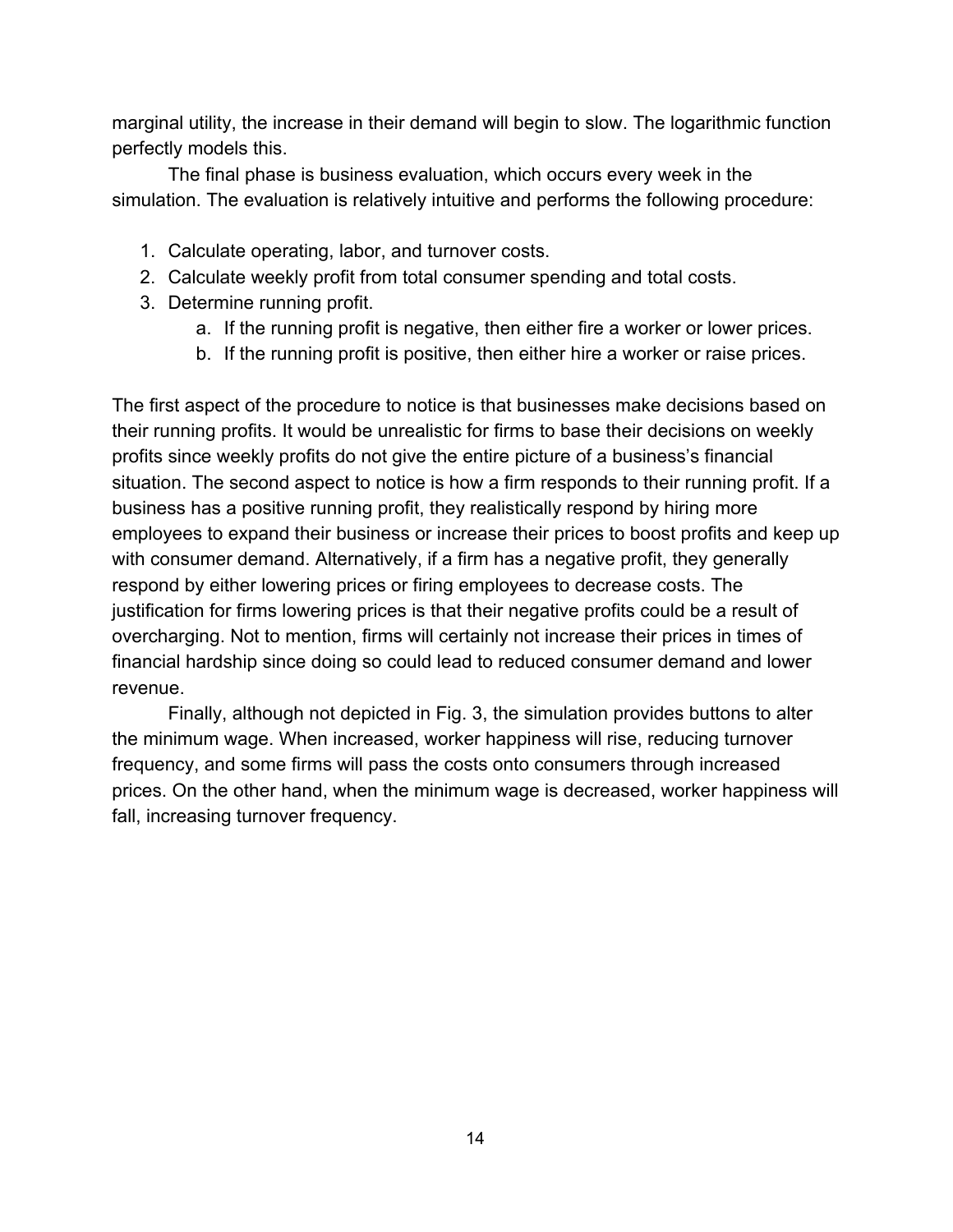# 3 Results

To begin, Fig. 4 below illustrates the employment changes resulting from a *gradual* minimum wage increase from \$7.25 to \$10.00 over a period of approximately 5.5 years.



Fig. 4. Minimum Wage Employment Data 1.

Although the employment level decreases, the change is not considerable. Since employees experience a substantial increase in their earnings from \$7.25 to \$10.00, the relatively minor decline in employment might be tolerable.

Furthermore, Fig. 5 below captures the effects resulting from *immediately* increasing the minimum wage from \$7.25 to \$10.00, which occurs around tick 16,401.



Fig. 5. Minimum Wage Employment Data 2.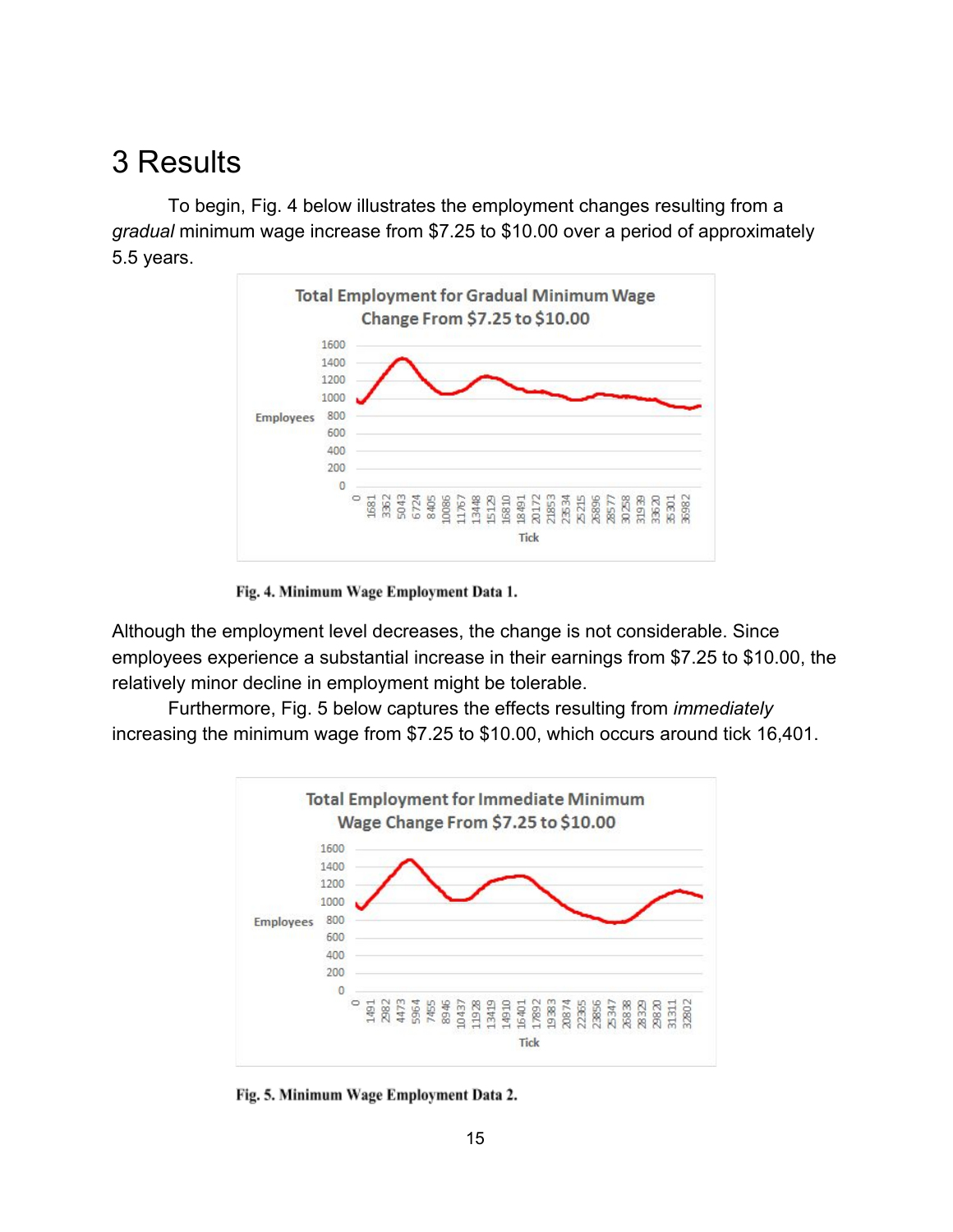Quite clearly, after a sudden minimum wage increase, employment immediately decreases by a substantial amount. In fact, employment falls below 800, whereas it never does in Fig. 4. Although somewhat intuitive, this strongly indicates that minimum wage adjustments should be implemented through small increments over a large time period in order to avoid adverse employment repercussions. Fortunately, many current minimum wage regulations utilize this method. For instance, New York is increasing the state minimum wage to \$15.00 over 5 years by 2021 [4].

Finally, Fig. 6 below demonstrates the effects of gradually increasing the minimum wage from \$7.25 to \$30.00 over a period of approximately 10 years.



Fig. 6. Minimum Wage Employment Data 3.

The results are quite astonishing, as they indicate that employment will progressively decrease as the minimum wage increases, contradicting any conjectures that employment might increase slightly or remain virtually unchanged from minimum wage increases, ceteris paribus. Another intriguing result is that employment does not plummet at absurdly high minimum wages, such as \$30.00. However, this is because the simulation does not account for substitution effects since they are relatively negligible at reasonable wage levels [4]. At an extreme minimum wage of \$30.00, it is highly probable firms would immediately invest in automation or skilled labor.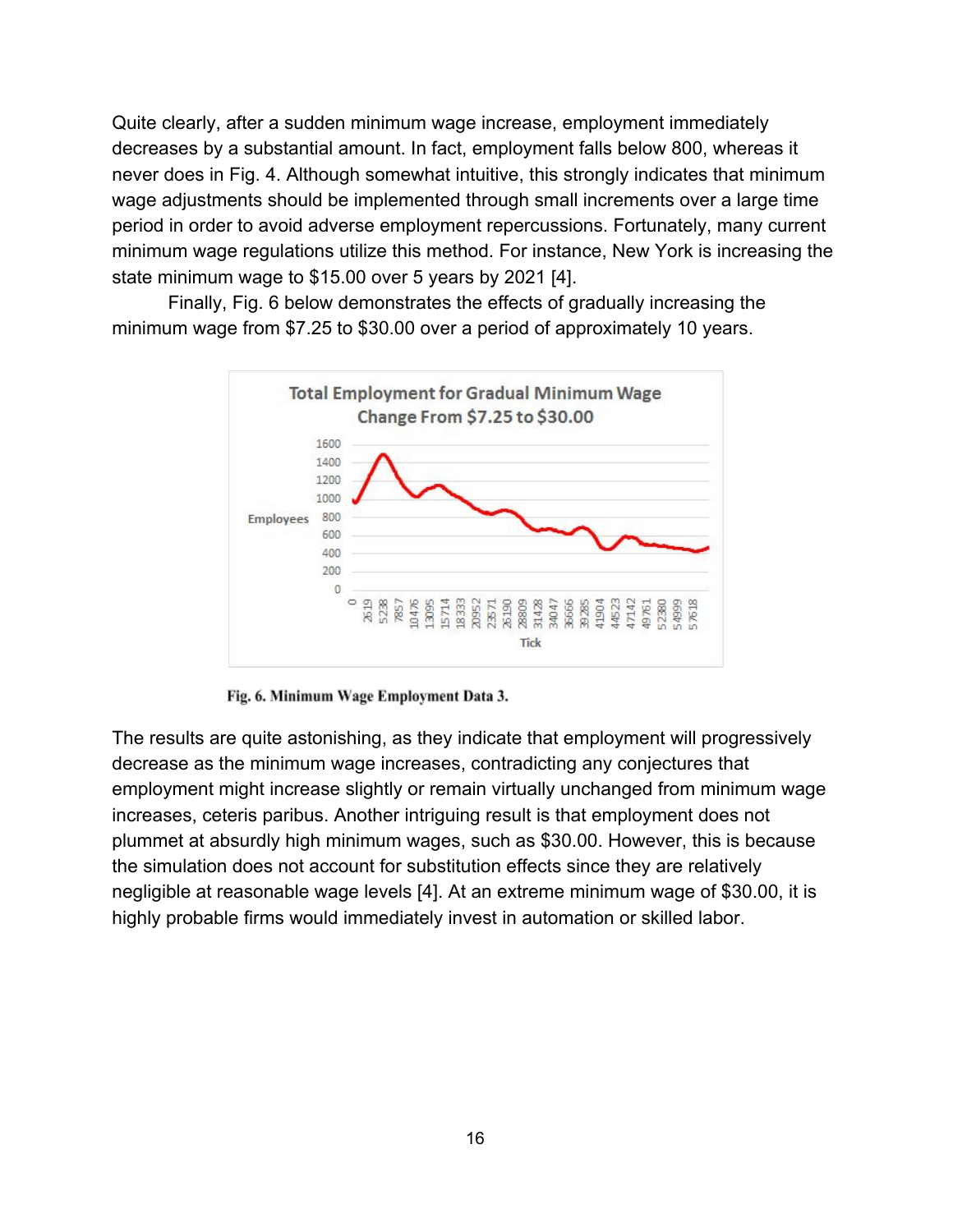## 4 Conclusions

In this paper, an alternative method for analyzing the impact of minimum wage increases on employment is presented. The method consists of the design and implementation of a bottom-up, agent-based model using NetLogo that simulates the minimum wage market through realistic consumer-business interactions. The results of the simulation indicate that employment will steadily decline as the minimum wage rises. However, employment variations within the \$7.25-\$10.00 range are relatively minor and perhaps justifiable by the significant increase in employee earnings.

It is important to note that the simulation does *not* offer an optimal minimum wage level for the entire United States. For some states, such as California or New York, a minimum wage of \$15 might be practical because of larger populations and necessary due to the higher cost of living. For other states with lower costs of living or smaller populations, however, such as Arkansas or Kansas, a \$10 minimum wage might suffice as an acceptable income.

 Rather, the simulation provides useful data as to how employment in general varies with the minimum wage, allowing economists to concentrate on how to mitigate or substantiate inevitable job losses from future minimum wage adjustment policies.

For future goals, I plan to continue developing the minimum wage model for better accuracy by including changes to employee taxes and benefits, more thoroughly simulating production costs and inventory management, and providing other realistic consumer trends such as migration towards firms with lower prices.

## 5 Acknowledgements

First, thank you to the Honors College for funding this project with the Honors College Research Grant. Second, an immense thank you to Dr. Wing Ning Li for his invaluable support, guidance, understanding, and kindness throughout my research. Finally, thank you to Dr. Matthew Patitz and Dr. Dale Thompson for serving on my Honors Defense Committee. They have been remarkable teachers and mentors throughout my college career.